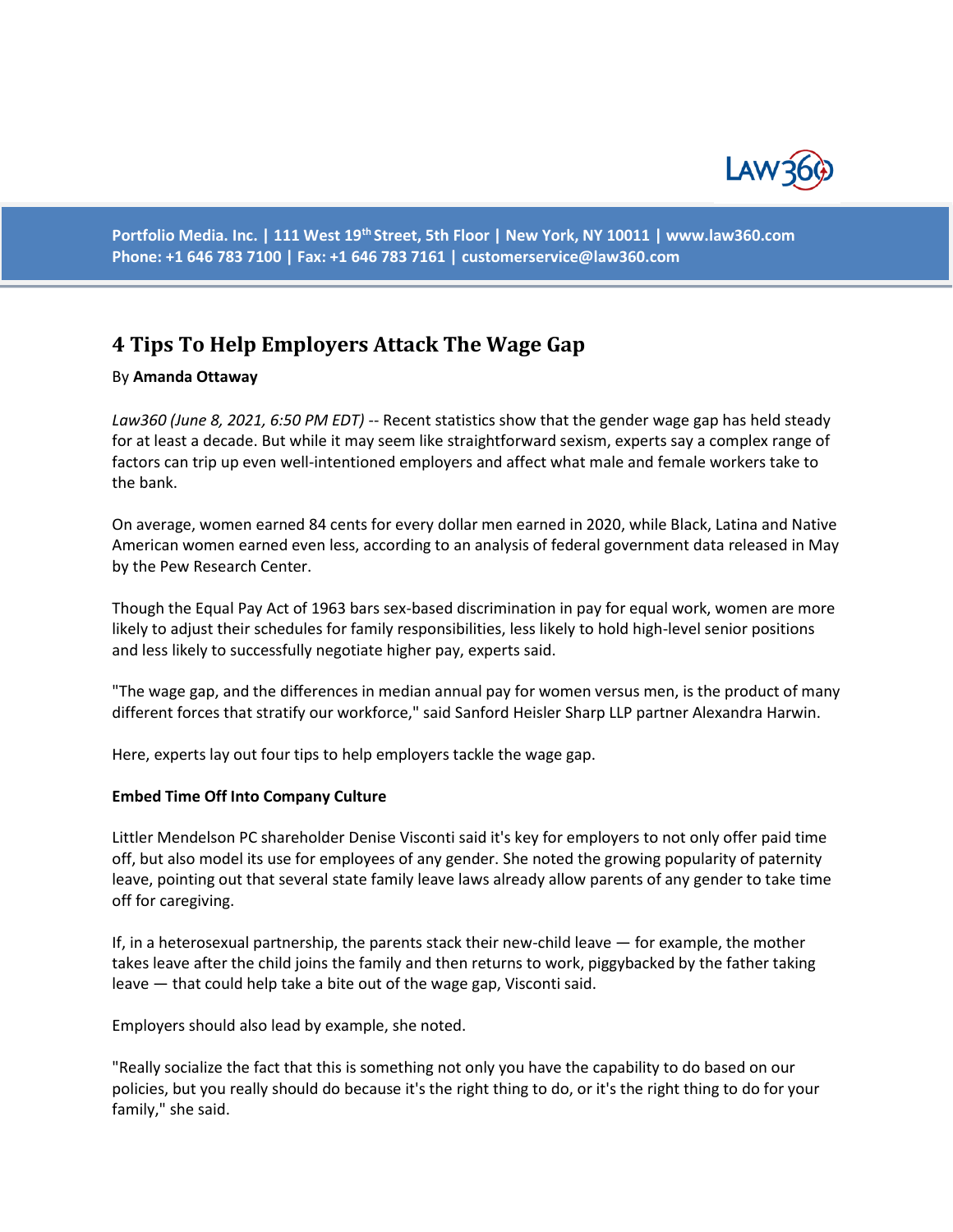Employers could also let employees hop on and off the company ladder, experts said. For example, a worker shouldn't have their aspirations for a promotion or partnership dashed because they took time off for childbirth or child-rearing.

Visconti compared it to employees taking military leave, when there's a recognition of the value of what they're doing with that time away from work. Employers should consider not just letting employees return to the same rung of the ladder, but to wherever they'd be had they not taken time off, she said.

Women pulling back at work to have children has contributed, "not necessarily [in] a sinister way, but certainly contributed to the male population continuing up that ladder," Visconti said.

Even seemingly objective factors, like seniority and merit-based pay, can lead to problems if they're harder to attain by employees with less time on the job, said Crowell & Moring LLP partner Trina Fairley Barlow. Women who step away from work could have a tougher time earning seniority status, she pointed out.

And taking time off for family responsibilities can hurt job-seekers, too. Gaps in applicants' resumes can turn employers off, noted Maya Raghu, director of workplace equality and senior counsel at the National Women's Law Center.

The fact that millions of women left the workforce during the COVID-19 pandemic — many because they had no other child care options — could worsen the wage gap, she said, particularly for Black and Latina women who lost or left jobs in higher numbers.

#### **Consider Limiting Salary Negotiations**

When it comes to pay equity, consistency is key. And one way inconsistencies can get into an employer's pay structure is through bonuses and other perks.

Companies are trying to set neutral pay ranges based on jobs and shell out compensation within those ranges, a practice that Littler's Visconti called "pricing the job." But a manager relenting to one employee's request for more pay could throw off that carefully calibrated system.

Visconti pointed out that employers may make what seem like small exceptions, but they can add up to larger discrepancies. For instance, a manager might offer more money to a prospective employee if he thinks the job price is too low. Or a company may allow a manager to keep his salary steady while reducing his workload.

Those kinds of things can create "an instant pay equity problem," Visconti said.

Time's Up Chief Operating Officer Monifa Bandele said that salary negotiations can often have a negative impact on female workers. Employers sometimes justify not giving raises to women by saying the women didn't ask for more money, but often when women do ask for more, they can be viewed as "nagging" or ungrateful, she said.

"We still have a lot of companies, or sometimes it's really chunks of companies or sections of companies or managers, allowing people to negotiate," Visconti said.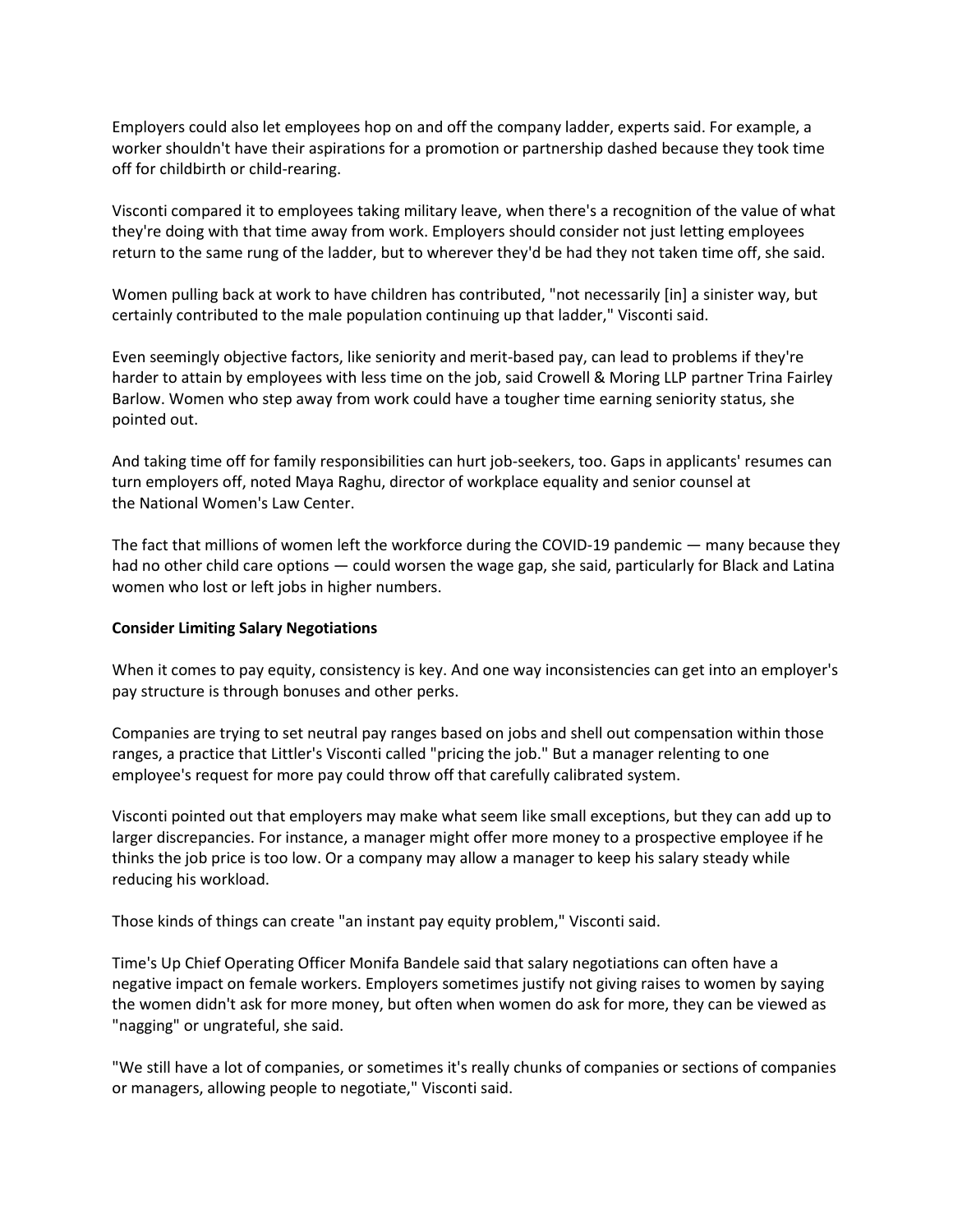## **Set Schedules with Intention**

Scheduling practices can help chip away at the wage gap and blunt its impact. The COVID-19 pandemic not only illustrated how office workers can benefit greatly from flexible scheduling, but demonstrated the variety of approaches businesses can take, said Time's Up's Bandele.

"COVID has shown businesses across the country that there's all kinds of models that could be in place," she said.

Flexibility not only benefits female caregivers, but the entire workplace, said Sanford Heisler's Harwin.

"A general policy that affords greater flexibility is going to promote equity within workplaces, and employers should really think about the opportunities that the pandemic has afforded to rethink arbitrary requirements," including some in-person interactions, she said.

Employers should also be careful not to assume what their employees can or can't handle based on their out-of-work responsibilities, Harwin added.

Harwin also noted that in high-wage, long-hour jobs like finance and law, female employees often have  $to$  — or feel pressured to — scale back to part time just to be able to leave the office by dinnertime, which can hurt their pay and career trajectory.

Meanwhile, for low-wage workers, a consistent schedule could be most helpful, Bandele said. Some industries use what's called "just-in-time" scheduling, which involves employees in industries like retail coming onto the worksite with little notice and makes it difficult for them to plan for child care, she said. Low-wage workers also often don't have access to paid leave, the National Women's Law Center's Raghu pointed out.

## **Lean Into the Ongoing Cultural Shift**

Experts say there's current a cultural shift toward customers, employees and investors pushing for diversity. The Biden-Harris administration has said that closing the wage gap is a priority, though the Paycheck Fairness Act, which aims to alleviate sex-based pay discrepancies, stalled Tuesday in the U.S. Senate. Some states, not content to wait on federal action, have passed their own equal pay laws.

Though it can be difficult to know where change should begin — in society, in employer policies or in the law — Time's Up's Bandele said a societal shift is the first piece. Then, if employers successfully adopt family-friendly policies, that could in turn push the legislative needle, she said.

"Instead of trying to contort employees into being the perfect type of employee for the workplace, how can we change the workplace so that it's best for all of your employees, including the caregivers," Bandele said.

Embracing the cultural shift is smart for employers because there's fierce competition for talent talent that increasingly wants benefits, equality and work-life balance, Visconti said. Like the wage gap itself, what many workers want in a job is about more than just straight pay.

"I think it's an opportunity for employers to really think about not just how much are you paying … but what does the company look like from a diversity perspective, what does it look like from a policy